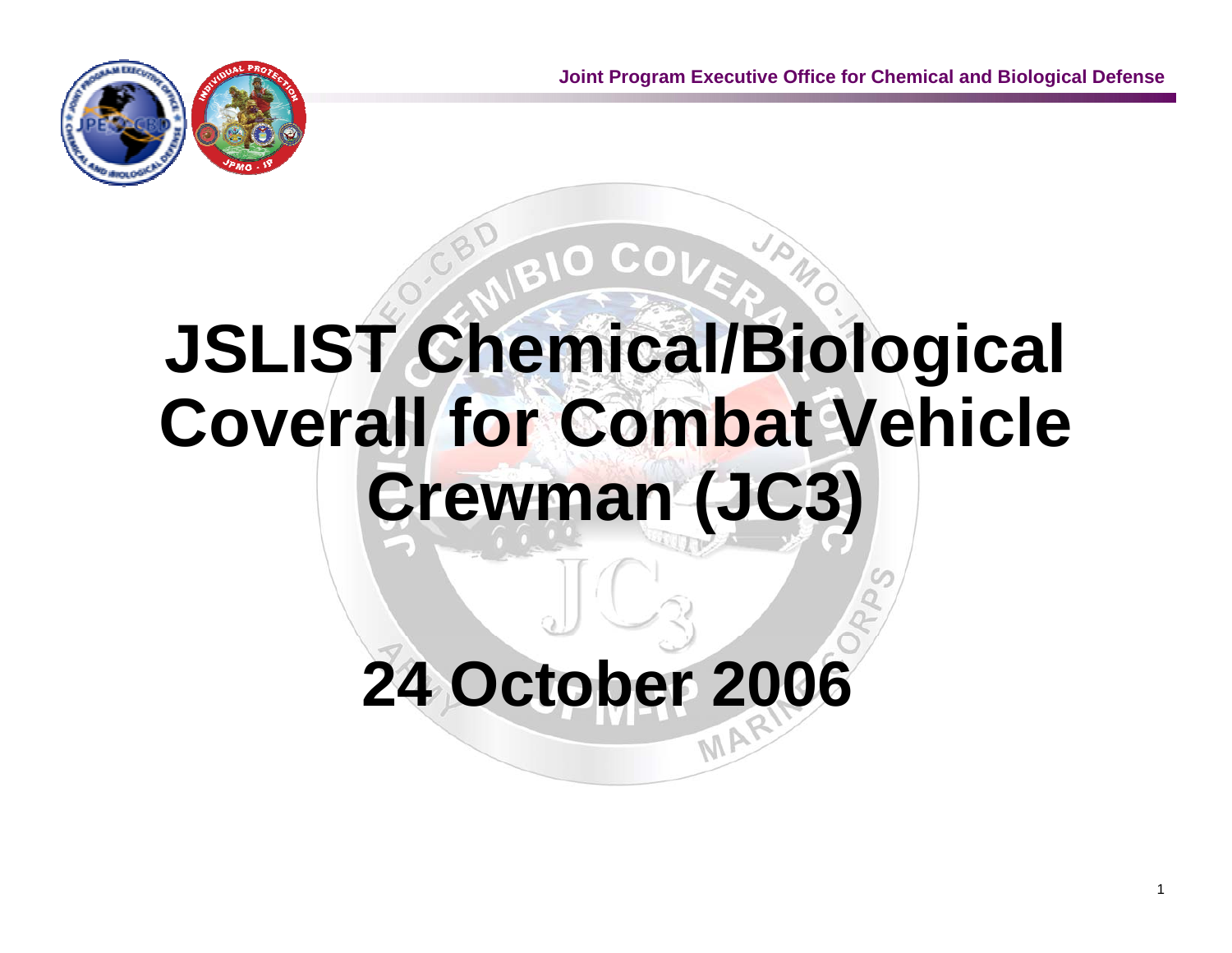

# **JC3 Background**

- **JC3 is a developmental Chemical/Biological Coverall for Combat Vehicle Crewman**
	- **JC3 was initiated in January 2005 as an alternate material solution to the solution (JSLIST Type VII and JPACE)**
	- **The JC3 is constructed out of Selectively Permeable Membrane (SPM) technology**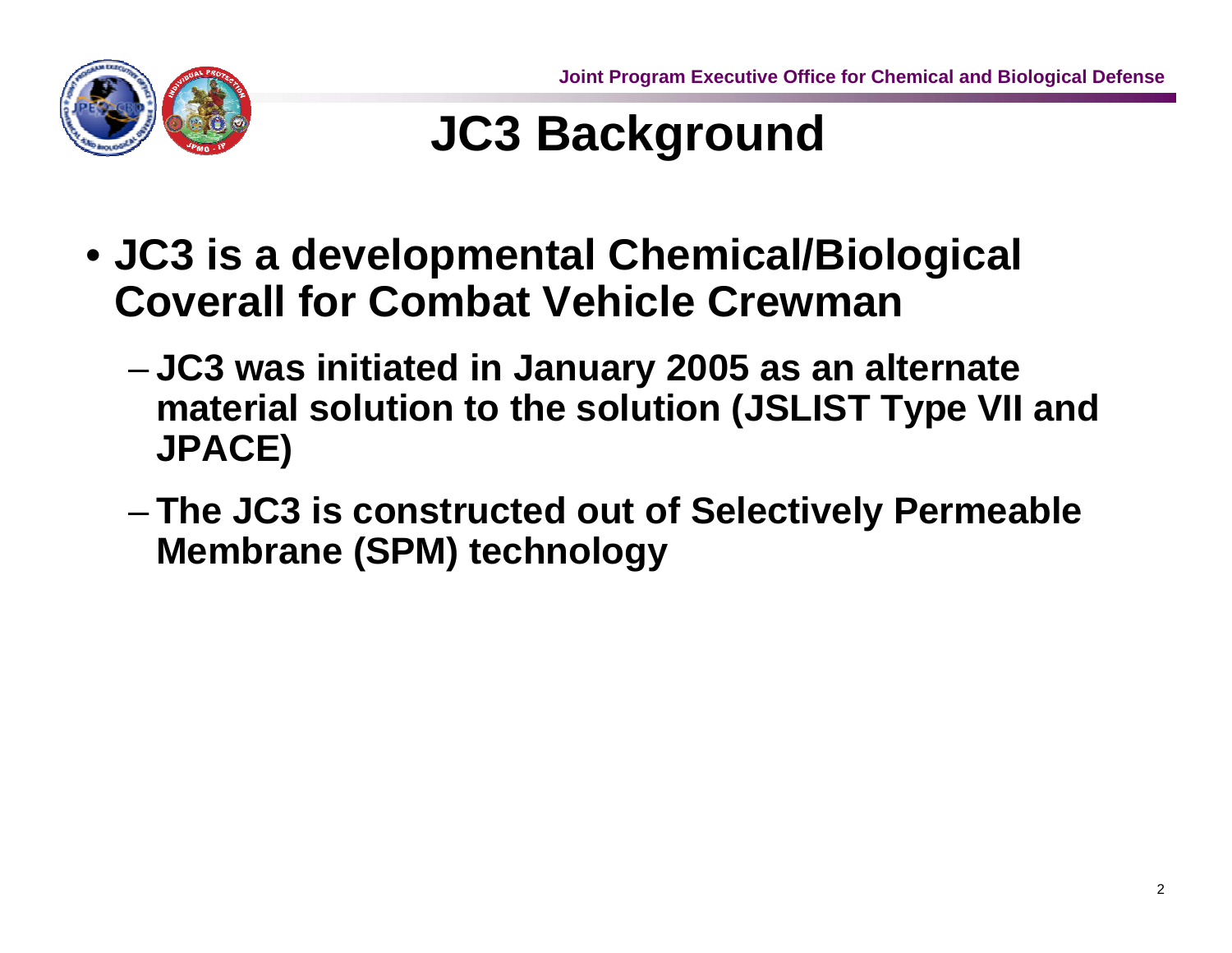

### **JC3 Design**

• **The JC3 design is based on the current CVC coverall**

- **Consistent sizing between CVC coverall & CB garment**
- **Government owned design**

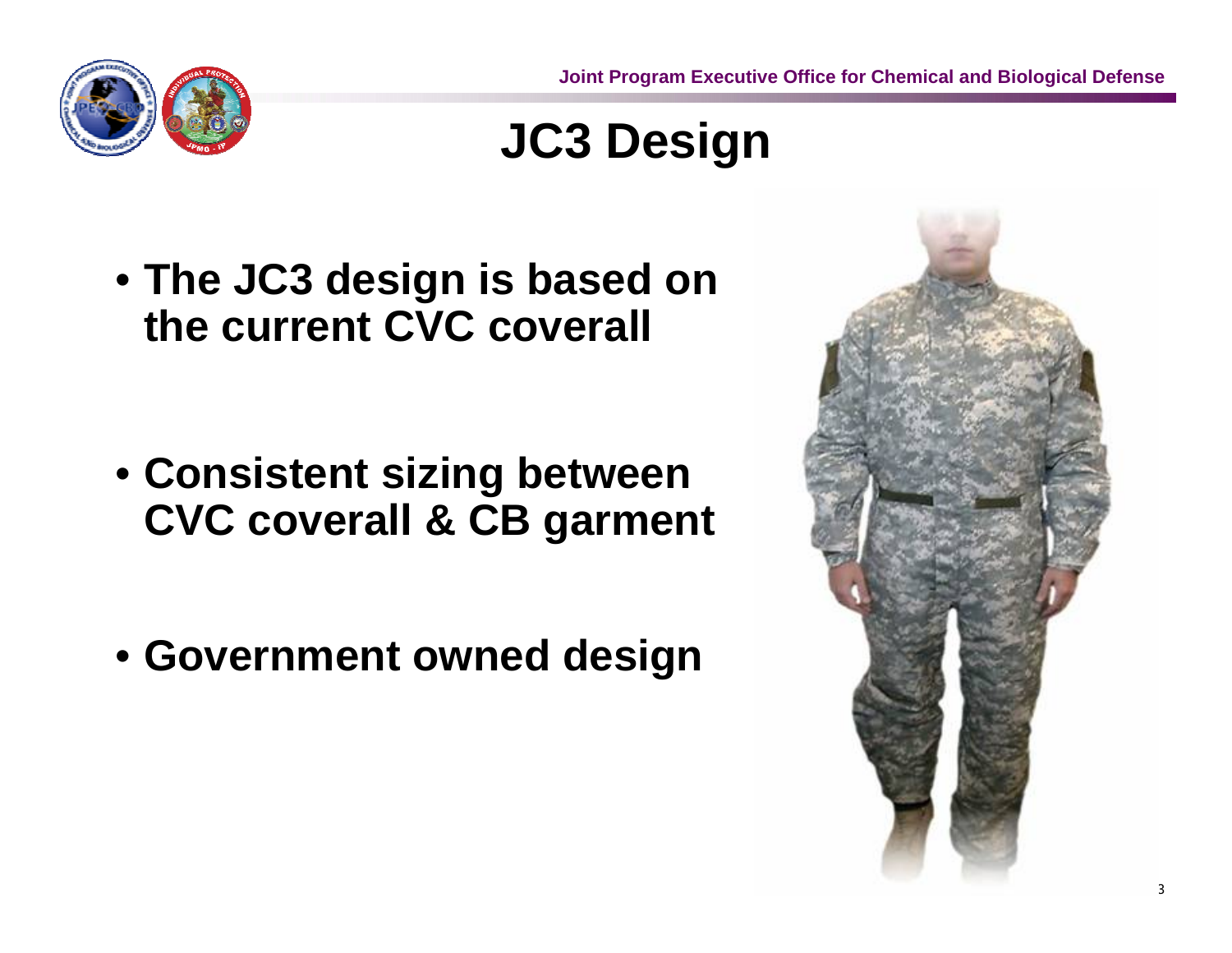**Joint Program Executive Office for Chemical and Biological Defense**



## **JC3 Design (Cont')**

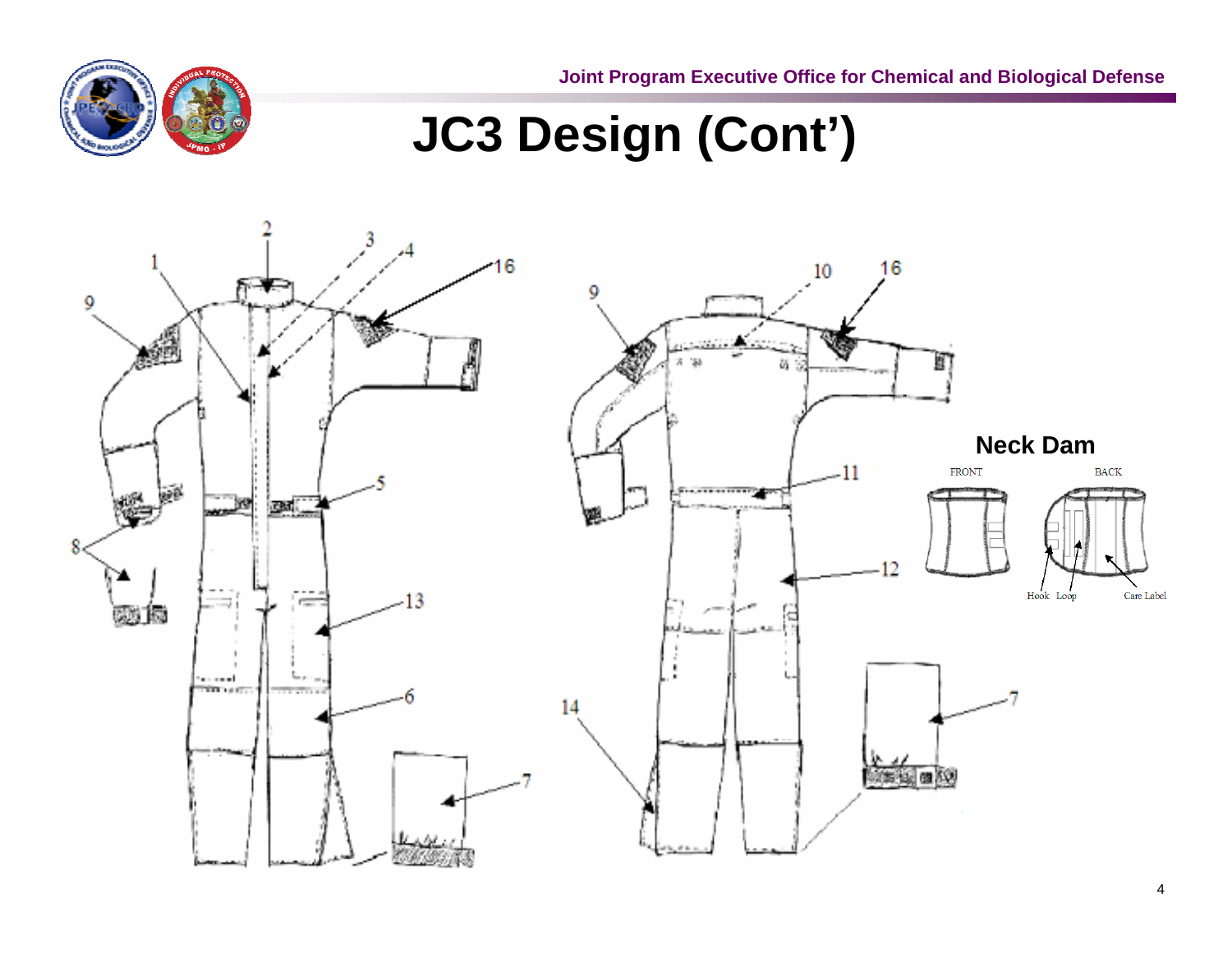

### **Key JC3 Performance Properties**

- **Provides Chemical Protection for up to 30 days of wear** 
	- **480 hours**
	- **4 laundering**
- **POL Protection (JP-8, Hydraulic Fluid, etc.)**
	- **JC3 provides approximately 99% improvement in chemical protection over current carbon based systems when exposed to POLs**
- **Flame Resistance**
	- **Protection against 2nd and 3rd degree burns**
	- **No melt or adhesion to skin**
	- –**Resists ignition and if ignited self-extinguish**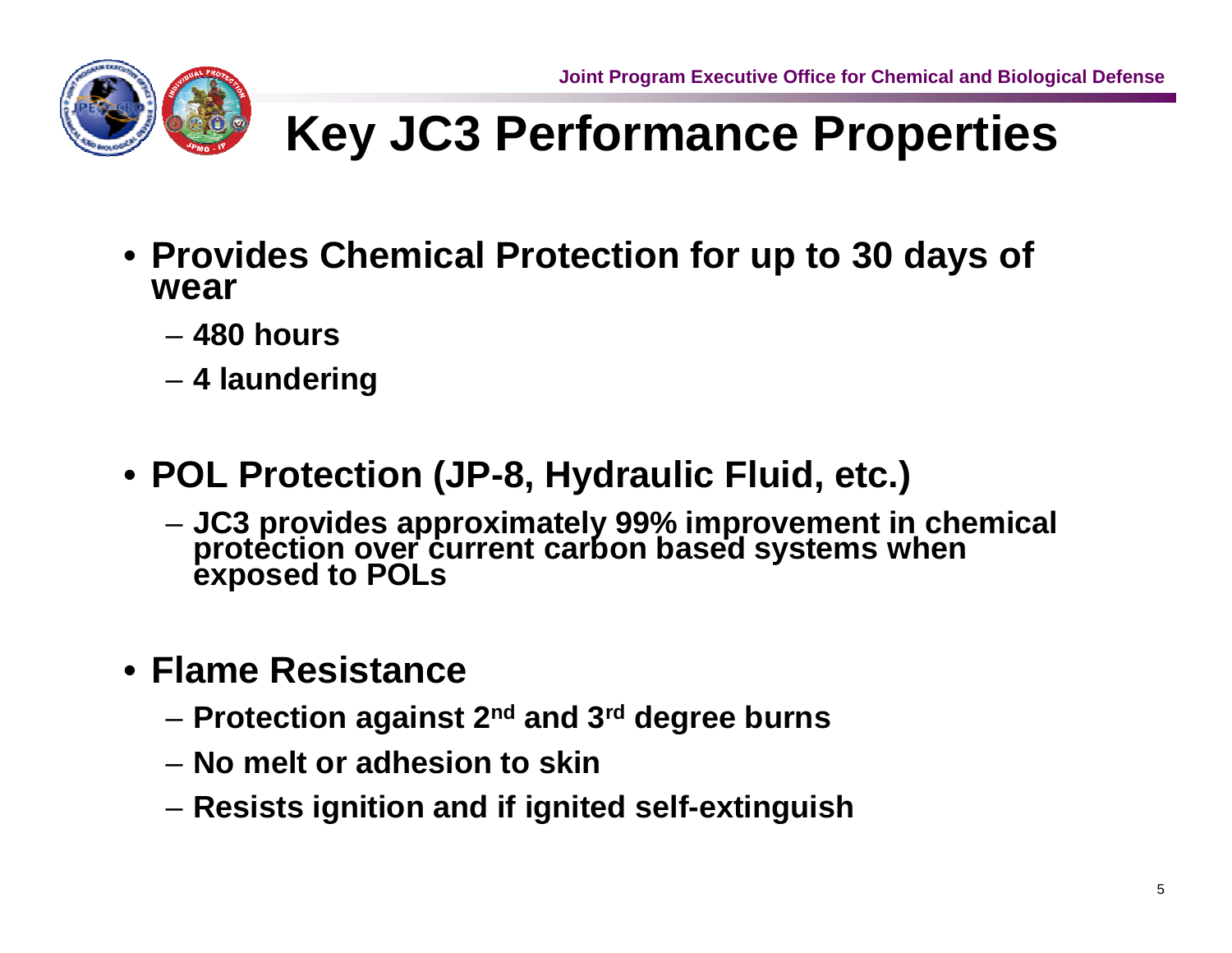

### **JC3 Performance Properties (Cont')**

- **Weight** 
	- – **Material weight is approximately 37% lighter than JSLIST**
	- **Packaged weight is approximately 18% lighter than JSLIST**

- **Package Volume**
	- **JC3 & JSLIST are similar**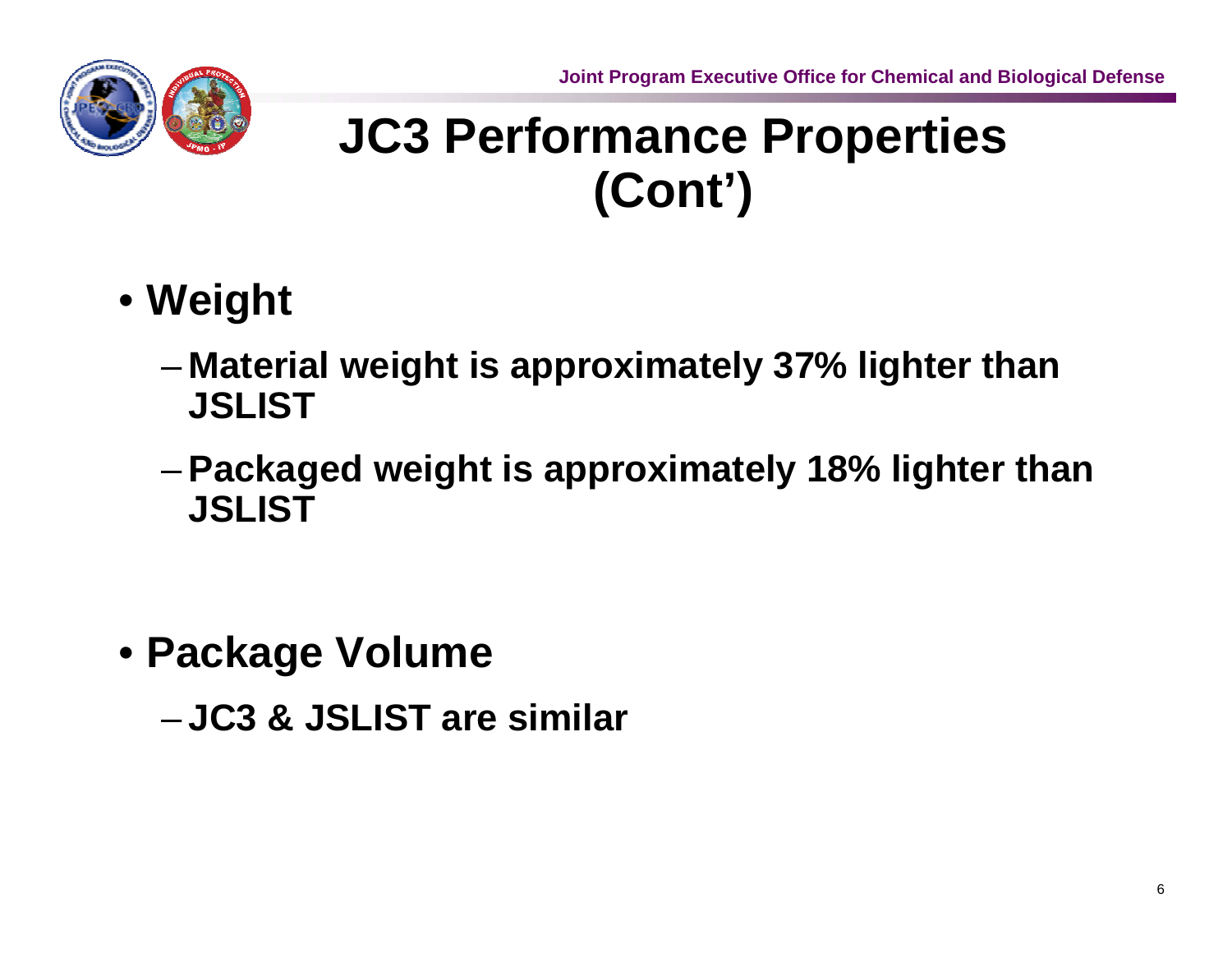

# **JC3 Performance Properties (Cont')**

- **Thermal Burden**
	- –**JC3 & JSLIST performed similar**
	- **JPACE performed slightly better**
	- **Pursue reduction of thermal stress for next generation CB armor suit (micro-climate cooling, material technology advancement, etc.)**

#### • **Human Factors**

- – **JC3 garments were found to be acceptable by CVC Personnel for conducting their missions.**
- – **Integrated with all legacy and co-developmental CB protective equipment**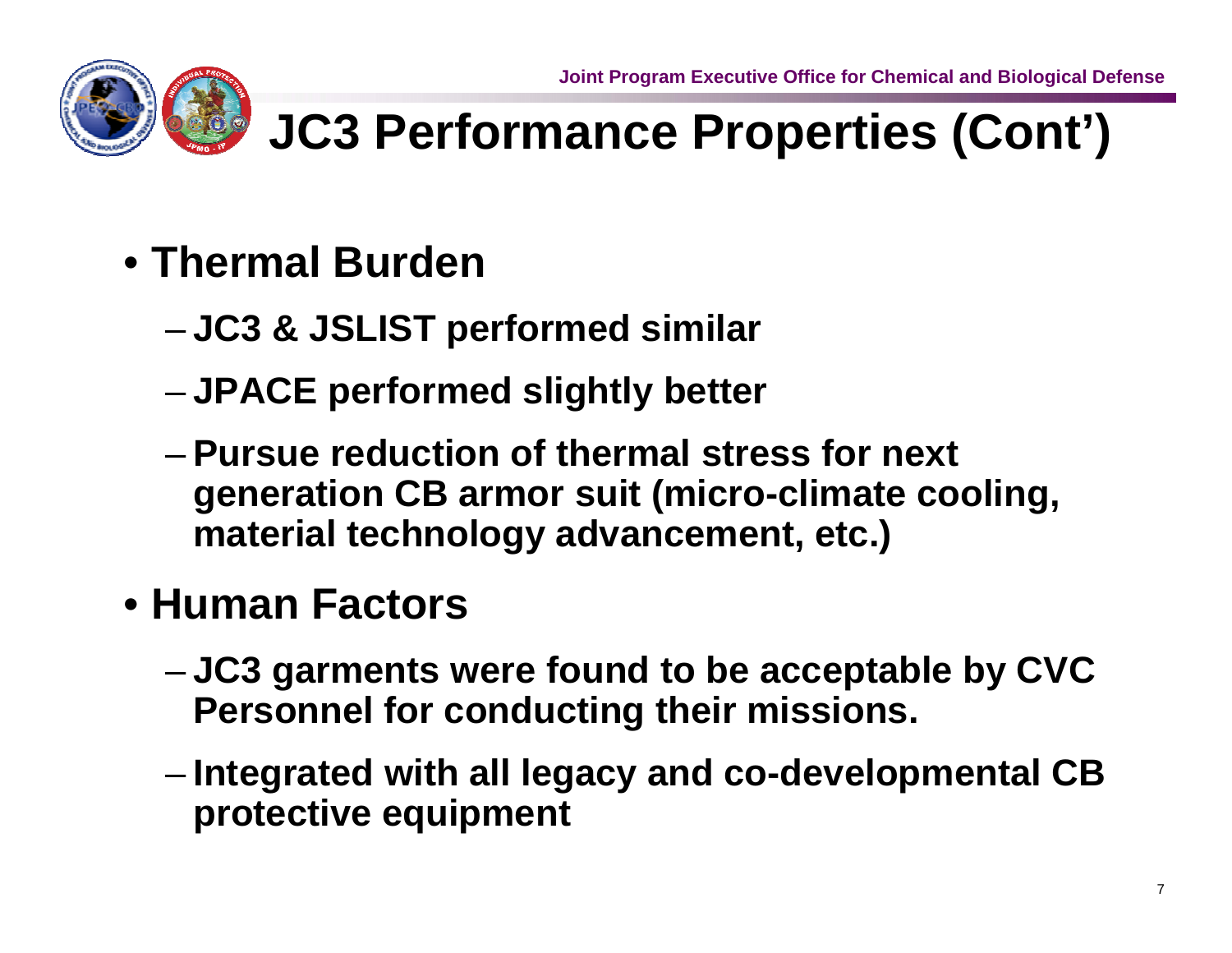

# **Additional JC3 Performance Testing**

- **Live agent swatch testing**
- **Simulant MIST & Aerosol testing**
- **Operational Test at Camp Lejeune**
- **Field Durability Testing at Fort Knox**
- **Contaminated Doffing testing**
- **Fit & Size testing**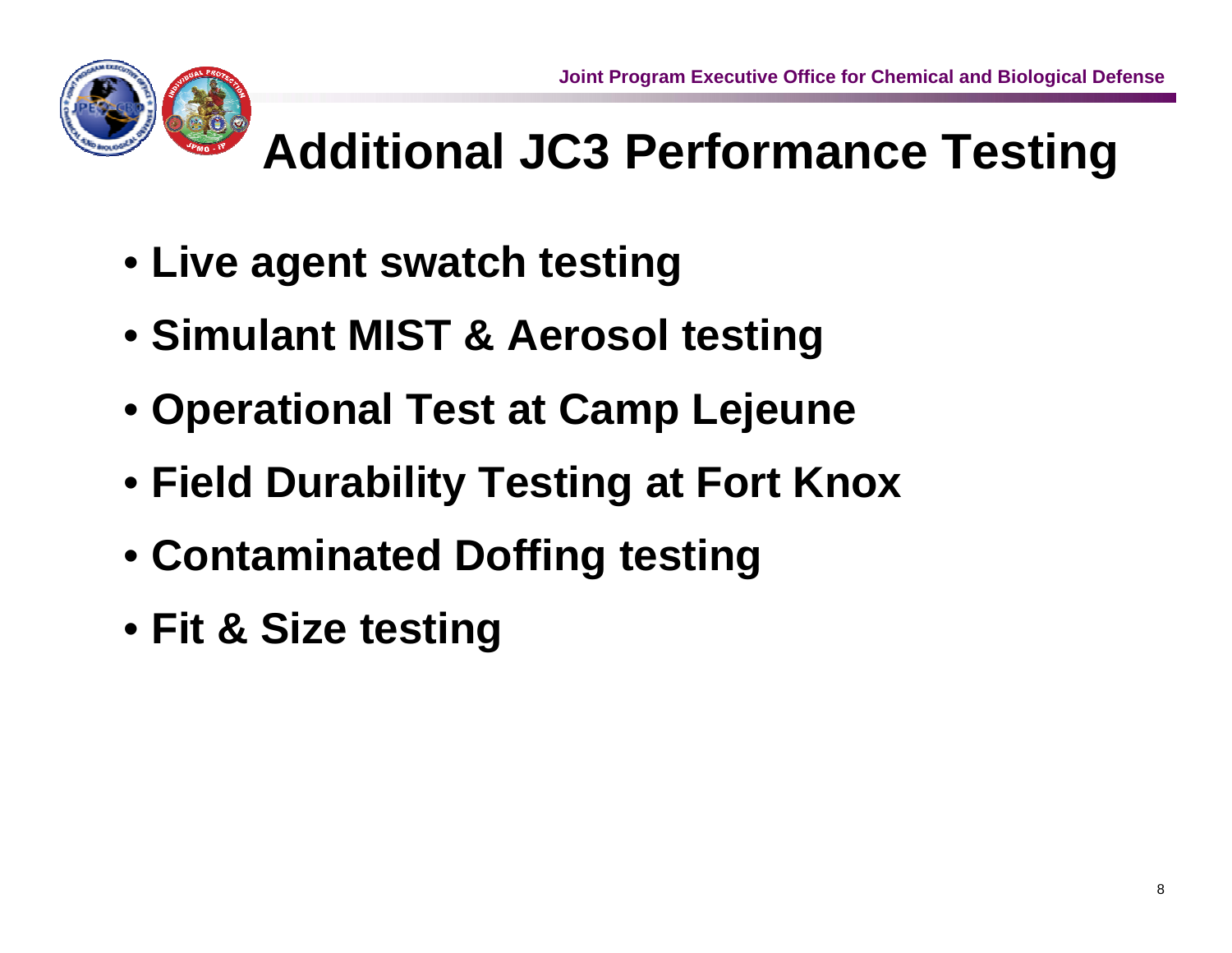

## **JC3 Production**

- **The JC3 fielding decision is planned for 2Q FY07**
	- – **JC3, JPACE or JSLIST Type VII will be recommended for fielding to the USA and USMC armor communities**
	- **Links of the Company Initial fielding of the JC3 would be in FY08**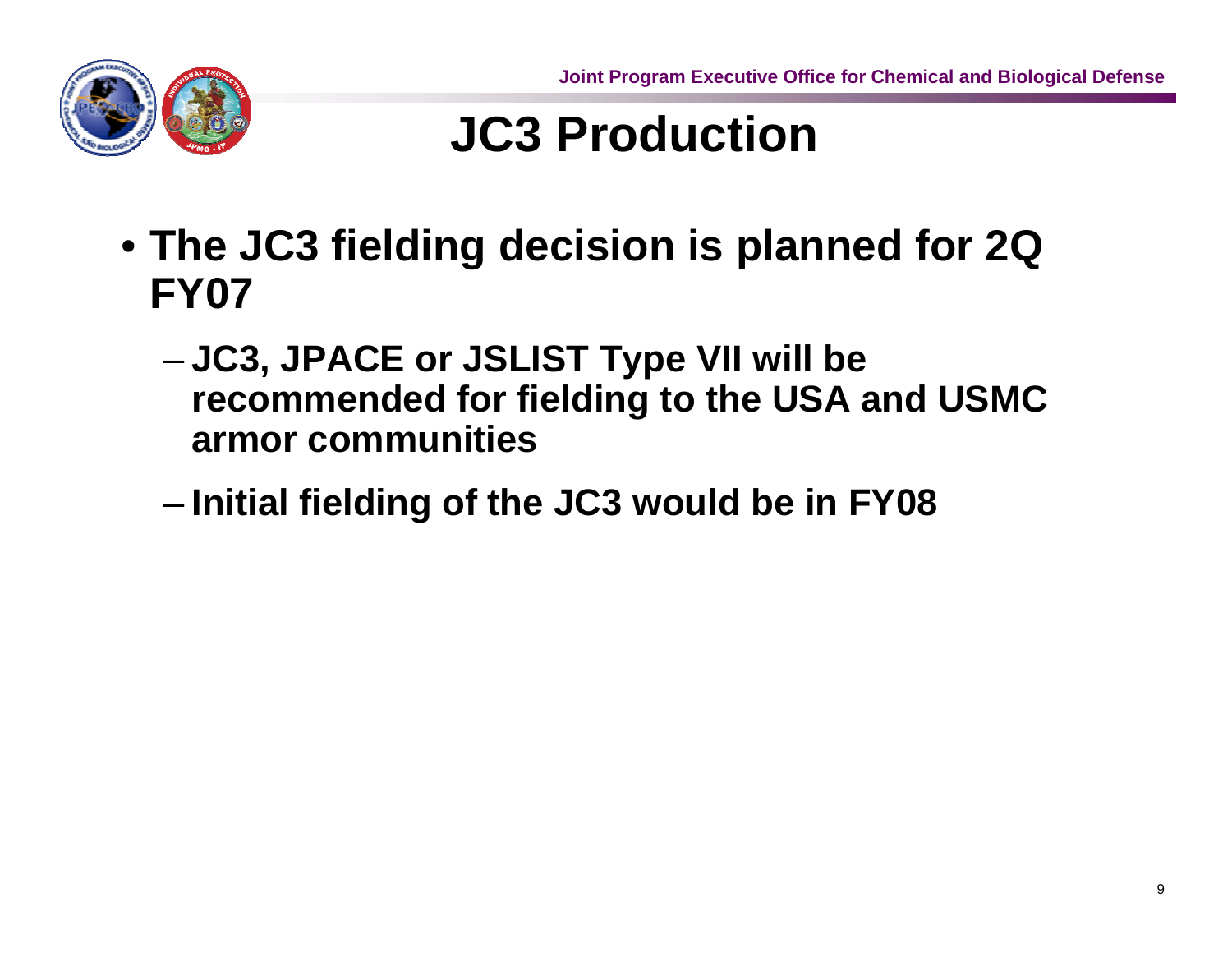

### **JC3 POC Information**

# **JSLIST Program Manager, JPM-IP: Deborah Singleton deborah.singleton@usmc.mil**

# **JC3 Program Lead, JPM-IP: Nicholas Hanakhanakns@jpmoip.org**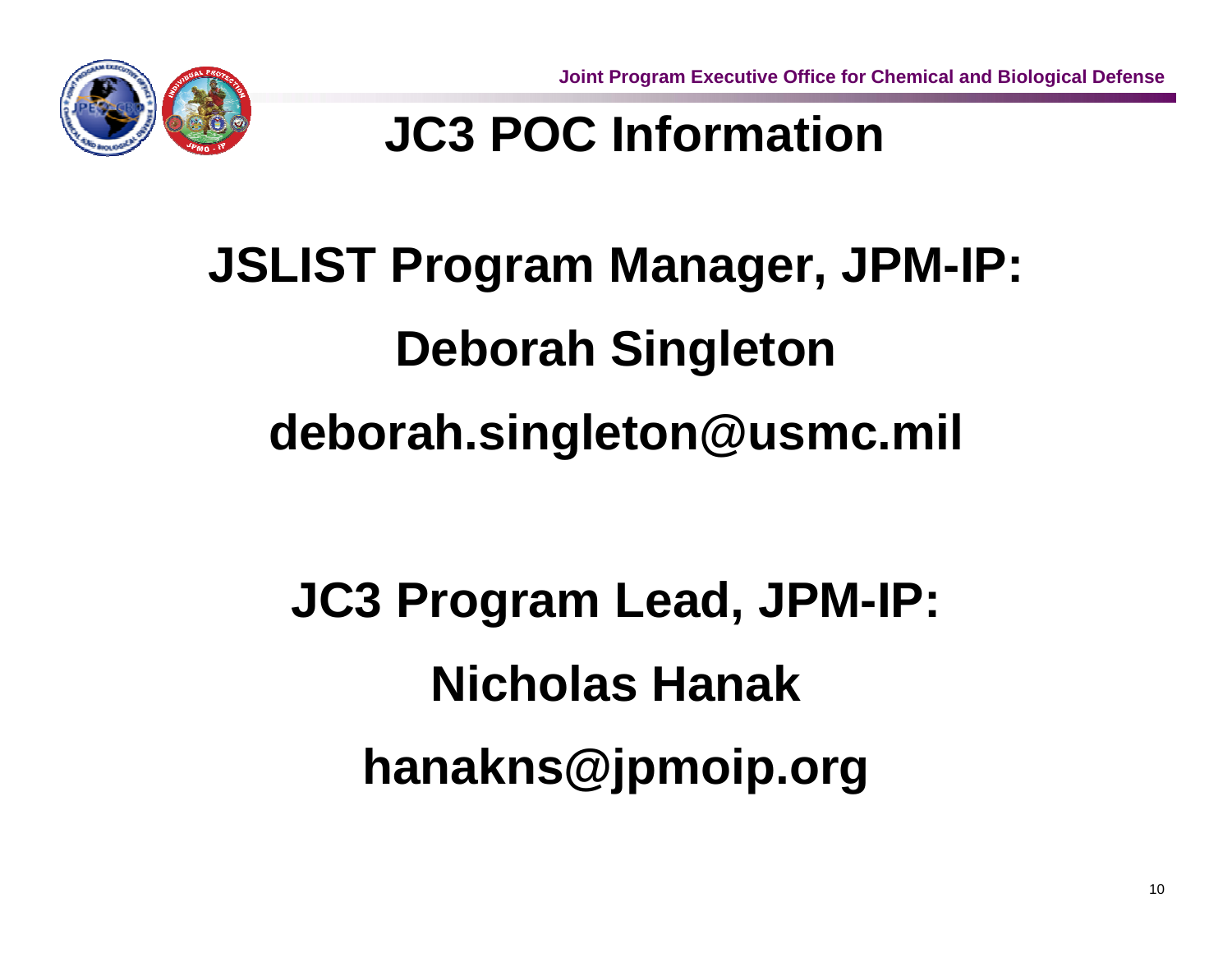

**Joint Program Executive Office for Chemical and Biological Defense**

# **QUESTIONS?**